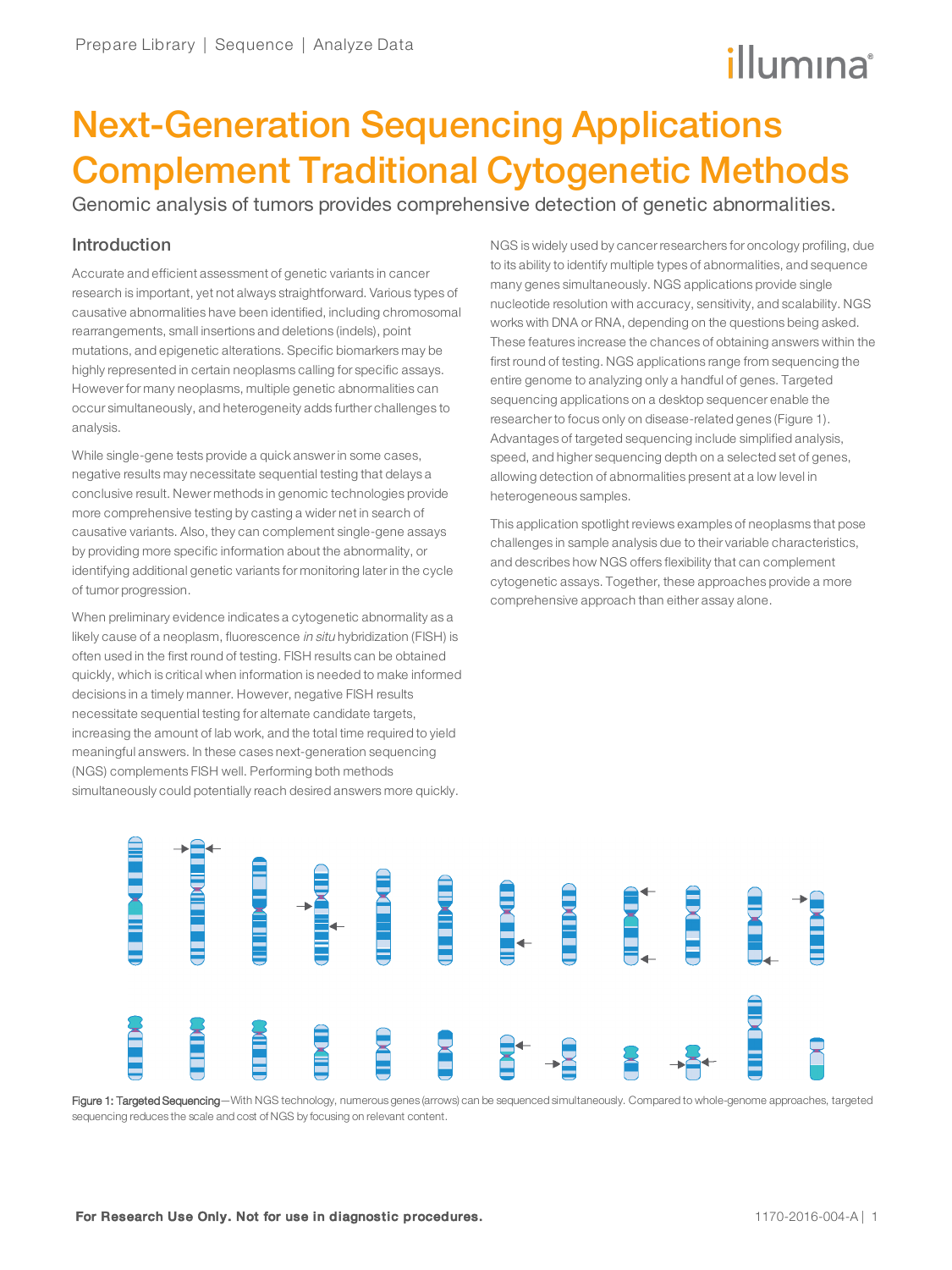#### Karyotype Abnormalities







Figure 2: Frequency of Genetic Aberration Types Found in MDS-Karyotype abnormalities are detected in approximately 50% of MDS cases, while single-gene molecular alterations are detected in approximately 70% of MDS.<sup>6</sup>

#### Myelodysplastic Syndromes (MDS)

MDS is a disease in which abnormal numbers of new blood cells are produced in the bone marrow. MDS progresses to acute myeloid leukemia (AML) in about 44% of cases.<sup>1</sup> The World Health Organization classifies MDS types according to phenotypes such as dysplasias, cytopenias, and anemias; preliminary characterization is often followed by cytogenetic or molecular analyses.2-4 MDS has been associated with various types of abnormalities, including chromosomal rearrangements, single nucleotide variations, and epigenetic alterations.<sup>4-7</sup> No single method can detect all of these abnormality types with efficiency, and, often, it is appropriate to use both NGS and FISH in a complementary manner to identify the relevant abnormality.

The most common chromosomal abnormalities found in MDS are the interstitial deletion of chromosome 5, monosomy,<sup>7</sup> and trisomy.<sup>8</sup> Cytogenetic studies are sufficient for identifying these abnormalities, but individually these genetic variations are found in only 10–20% of MDS cases.3-5 Furthermore, studies have reported that at least 1 mutation occurs in 70–90% of MDS cases (Figure 2),<sup>5-7</sup> while 43% of cases have 2 or more abnormalities that are likely to be single nucleotide changes or small indels.<sup>6</sup> Because no specific abnormality is represented in a majority of MDS patients, sequential single-gene assays represent an inefficient approach to finding an abnormality in a given sample.

Labs that provide services for analyzing MDS samples have traditionally offered cytogenetic testing, immunohistochemistry, and flow cytometry. More recently, some labs have added molecular testing to improve risk stratification methods.<sup>8</sup> Guidelines suggest molecular analysis for specific genes in various cases. Some phenotypes, such as thrombocytosis, are often associated with JAK2 mutations, and, therefore, molecular analysis of this gene is recommended. Varying levels of risk are associated with mutations in other genes. For patients with a confirmed diagnosis of MDS,

molecular analysis is recommended for TP53, ASXL1, ETV6, RUNX1, SF3B1, and EZH2. Although these genes are among the most commonly associated with MDS, many more mutations have been found in MDS cases.5-7 Fortunately, DNA sequencing panels can simultaneously assess many of the genes that are commonly associated with a given disease,<sup>9</sup> increasing the chances of identifying the relevant mutation in the first round of testing.

Molecular analyses have increasingly been used to identify abnormalities in MDS that cause changes in gene expression levels. For example, mutations in spliceosome-related genes are found in about 45% of MDS cases.<sup>6</sup> Epigenetic changes are more abundant in high-risk cases of MDS, with 70% showing aberrant DNA methylation in genes related to cell growth.<sup>6</sup> RNA sequencing with NGS provides information on the sequence of a gene, but also its activity within a tumor. Abnormal gene expression of tumor-related genes can result from mutations in the coding region, mutations in the regulatory regions, aberrations in the spliceosome factors, or by epigenetic alterations. Sometimes, using RNA sequencing as an early method of analysis can directly confirm the mechanism of expression change, and in some cases, can give preliminary indications of the cause of expression variations. This preliminary evidence can aid in the selection of more specific assays to confirm the exact mechanism, and to rule out other causes.

#### Sarcomas

Approximately one-third of all sarcomas are associated with chromosomal translocations that lead to fusion gene products and adversely affect cell cycle control.<sup>10</sup> Because gene fusions usually result from large chromosomal rearrangements, FISH can be an efficient method to identify the causative genetic abnormality. However, in any tumor for which the causative abnormality is not known, NGS may also be an appropriate method for first-round analysis, even when there is already a likely candidate.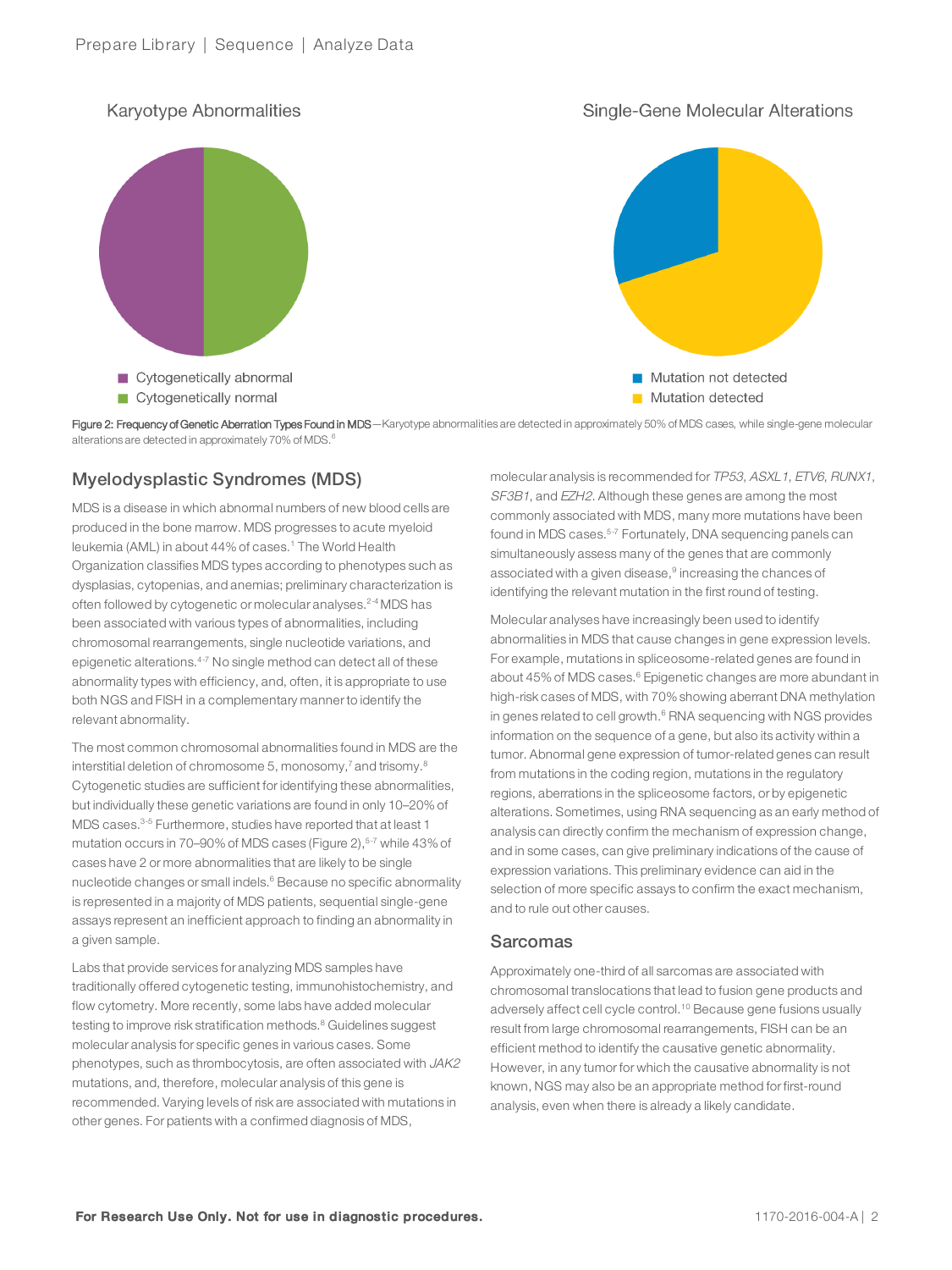Classification of soft tissue sarcomas with immunohistochemistry and morphology can sometimes point to subtypes in which specific translocations are prevalent, but does not definitively demonstrate the presence of these fusions. Although FISH can identify gene fusions, the number of described fusion genes has increased with the advent of molecular analyses, indicating that a comprehensive approach to characterizing tumors is appropriate in many cases. More than 1000 gene fusions have been described in humans, with > 94 of these fusions identified in sarcomas distributed among 30 distinct subtypes.<sup>11</sup>

RNA sequencing with NGS is a valuable tool for the analysis of tumors in which gene fusions are common, but where the number of potential fusions is too numerous to cover efficiently with a single multiplexed PCR assay. Targeted RNA sequencing panels can simultaneously cover hundreds of fusion-associated genes, increasing the likelihood of identifying an abnormality in the first try, and decreasing the chance of reflexive testing. By providing single nucleotide resolution, sequencing enables localization of chromosomal breakpoints, which may help in downstream decision making. Prior knowledge of specific translocations is not required for RNA sequencing applications to discover novel fusion partners.

In addition to gene fusions, RNA sequencing can detect aberrations that many DNA tests would miss, such as abnormalities that lead to altered gene expression. For example, multiple sarcoma types exhibit mutations in promoter regions of the TERT gene.<sup>12,13</sup> RNA sequencing can detect deregulation of genes that affect the cell cycle, regardless of whether the event results from DNA mutations in the coding region, DNA mutations outside the coding region, chromosomal translocations, or epigenetic alterations. As molecular assays with wide coverage are applied to these heterogeneous diseases, the continued possibility exists for discovering new mechanisms of disease progression.

#### Conclusion

For many types of neoplasms, multiple types of genetic abnormalities are commonly found, and a single-gene assay is not always the best method for characterizing the disease. Using NGS in a complementary role alongside FISH is a comprehensive approach that can reveal valuable information on novel fusion partners and emerging biomarkers of interest. Although FISH is a rapid method for identifying relatively large chromosomal rearrangements 1 target at a time, casting a wider net that covers numerous candidate genes can be a more efficient approach to identify biomarkers that facilitate informed decisions.

With a broad range of NGS applications available, Illumina provides researchers with flexible, accurate, and reliable tools for analyzing the genome or transcriptome. NGS panels can assess tens to thousands of genes simultaneously, and can be customized to fit customer needs. Targeted DNA sequencing panels can assess point mutations and small indels in most genes that are associated with a given type of disease. Targeted RNA sequencing can simultaneously assess single nucleotide variations, alterations in gene expression, and breakpoint resolution in gene fusions with both common and novel partners. NGS relies upon state-of-the-art equipment that is integrated into a simple workflow (Figure 3). Software is available that performs data analysis at the click of a button, providing access to even inexperienced users. Through partnerships with leading oncology experts and collaboration with national and international cancer organizations, Illumina continues to expand the portfolio of cancer focused research solutions.